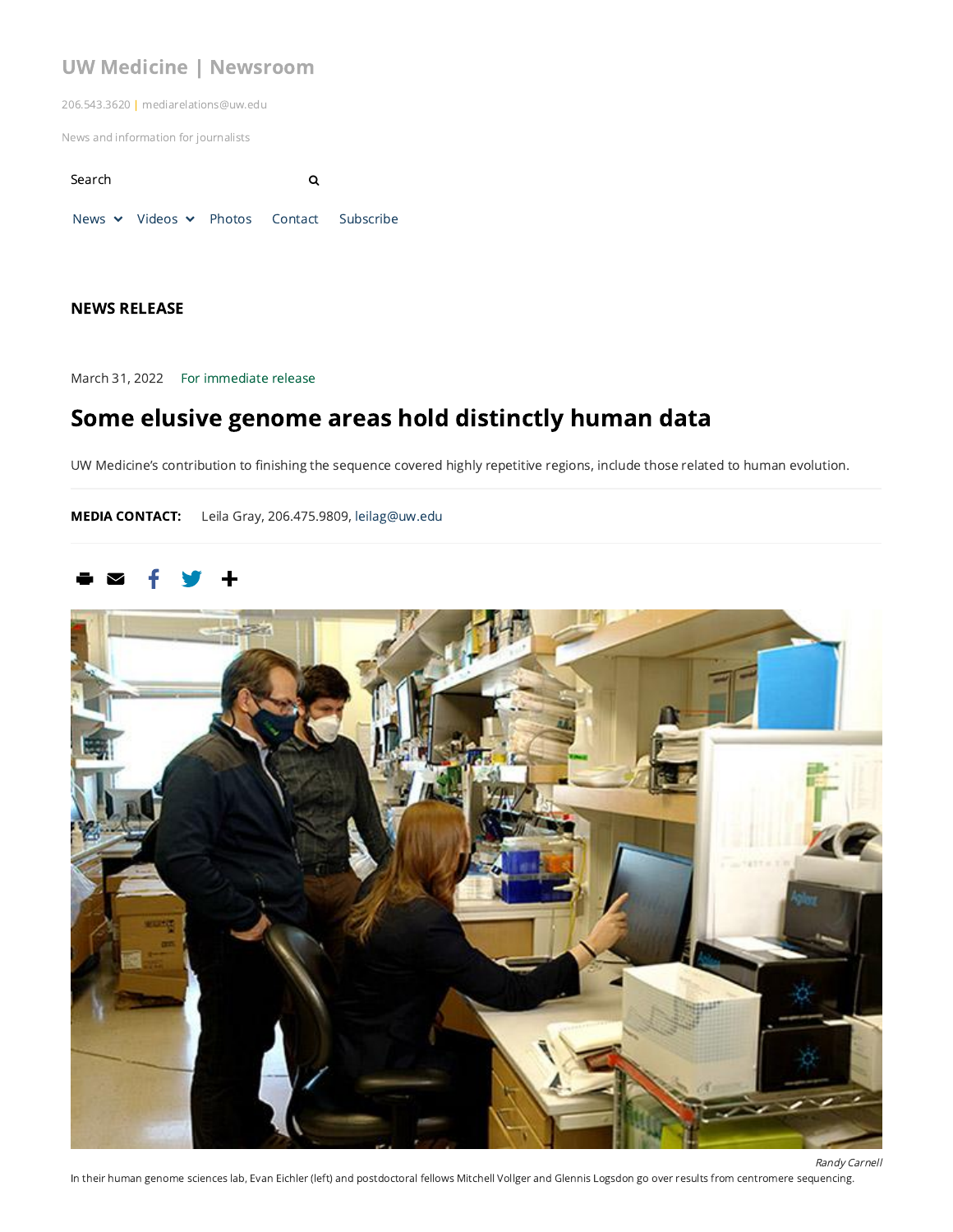UW Medicine genome scientists were among the leading contributors to the publication of the first complete, gapless sequence of a human genome announced this week by the National Human Genome Research Institute.

The lab of Evan Eichler, professor of genome sciences at the University of Washington in Seattle, was one of the major contributors to the main paper, "The complete sequence of the human genome," published in Science April 1. The achievement is the culmination of a large consortium, the Telomere-to-Telomere, or T2T, which aimed to obtain complete sequences of all 23 human chromosomes, endto-end.

Eichler's team and collaborators from other institutions also produced a companion paper offering the first comprehensive view of highly identical, large repeat regions, called segmental duplications, and their variation in human genomes.

These areas of the human genome are critical to understanding human evolution and genetic diversity, as well as resistance or susceptibility to many diseases. Of the 20,000 genes in the human genome, about 950 originate in segmental duplications.

However, segmental duplications were among the last regions of the human genome assembly to be fully sequenced, due to their complexity.

The desire to resolve these regions was part of the impetus for advancing sequencing technologies, such as the ability to read long stretches of DNA. These technologies, along with many laboratory tools, computational biology approaches and other essential research resources, were not available during the first drafting of the human genome more than two decades ago.



The team led by the Eichler lab reported their results and analysis in a companion Science paper published this week, titled "Segmental duplications and their variation in a complete human genome." The lead author on this paper is Mitchell R. Vollger, a postdoctoral fellow in genome sciences at the UW School of Medicine. He applied skills in computer science, data visualization, and mathematics to analyze the new genomic repeats to further our understanding of human variation within segmental duplications. Working with Phil Dishuck, a graduate student in the Eichler lab, they showed that the completion of the human genome added about 180 "new" protein-coding genes, almost all of which mapped to segmental duplications.

"As a kid, I saw the magazine covers for a complete human genome in 2001," Vollger recalled. "I remember thinking that was the coolest project, and how I was disappointed that I would never get to do something that cool. I've thought about that a lot during this project, that I got to contribute sequence to the human genome, and that excites me a lot, that I had the opportunity to do that."

Several intriguing findings emerged from the recent accomplishments in sequencing these regions.

In addition to the medical research implications of the completed assembly, it also is helping to answer: What is contained in our genomes that makes us distinctly human? Some of the genes that were gaps in the original genome are now thought to be critically important in helping to make a bigger brain in humans compared to other apes.

Eichler's lab also generated long-read assemblies from other nonhuman primate genomes and compared them to the new gapless human genome assembly. They systematically reconstructed the evolution of some biomedically relevant genes, as well as certain human-specific duplicated genes.

These human-specific segmental duplications are reservoirs for new genes that drive the formation of more neurons in developing brains and increase connectivity of synapses in the frontal cortex—the anatomical part of the brain where some of the higher-level thinking, reasoning, logic, and language functions that seem to be characteristically human take place.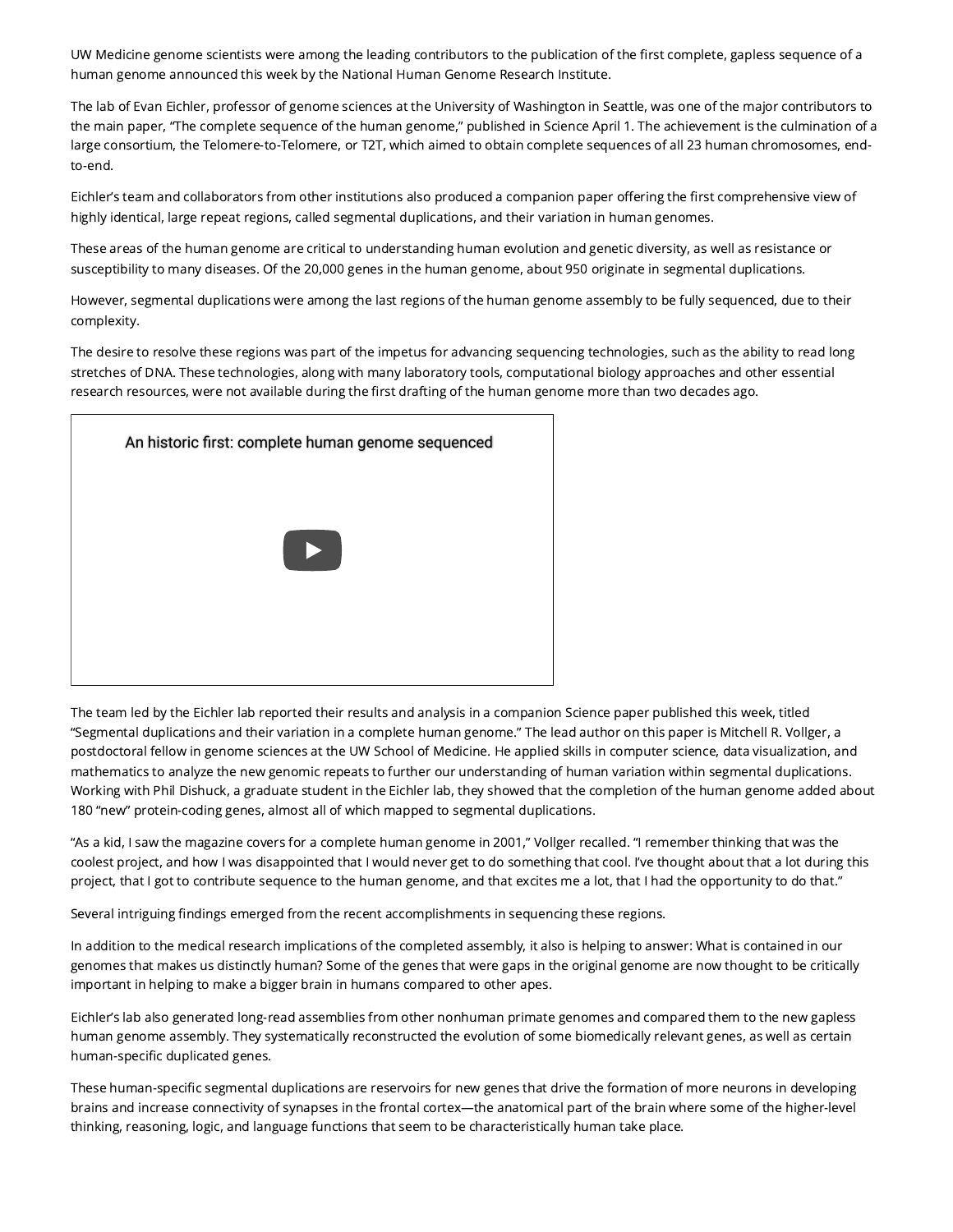In TBC1D3, a gene family related to the expansion of the human prefrontal cortex, analysis by Xavi Guitart, a graduate student in the Eichler lab, revealed that recurrent and independent expansions occurred at different points in primate evolution. The most recent was about 2 million to 2.6 million years ago, about when the genus Homo emerged. Surprisingly, the human TBC1D3 gene family showed remarkable, large-scale structural variation in a subset of samples.

"Different humans carry radically different complements and arrangements of the TBC1D3 gene family," the researchers explained in their paper and that was unexpected for a gene thought to be so important to brain function. The scientists also found diversity in the complex structure of the LPA gene, in which variability in part of this lipoprotein gene underlies the most significant genetic risk factor for cardiovascular disease from abnormal lipid levels in the blood.

The researchers also looked at SMN (a motor neuron gene) whose mutations are linked to certain neuromuscular disorders. Having better sequence resolution of the spinal muscular atrophy region – one of the most difficult regions to finish on chromosome 5 – could be of practical advantage in both disease risk determinations and in treatment as the duplicate gene SMN2 is a target for one of the most effective gene therapies.

Based on these and other findings, the scientists noted that the new reference genome "reveals unprecedented levels of human genetic variation in genes important for neurodevelopment and human diseases."

In addition to being a source of new knowledge about human biology, the recently completed human genome also is likely to answer some basic questions about cell biology. For example, the assembly will help to better understand the differences in the centromeres present in each of the human chromosomes. Problems in centromeres can cause difficulties during in cell division.

Studying the sequences of the centromeres could get to the root of medical conditions where cell division, and the allocation of genetic material between cells, goes awry. These include cancer as well as abnormalities that affect prenatal development, such as Down syndrome or Robertsonian translocations.

Glennis A. Logsdon, a postdoctoral fellow in genome sciences at the UW School of Medicine, has made several discoveries related to centromere sequencing.

"We had to develop new ways to target these regions," she explained. "We took advantage of new technology that had been on the horizon, such as ultra-long-read sequencing, in order to get across these regions. We also put effort into polishing the genome sequence to make sure that it was highly accurate."

Eichler commented on the training and experience early-career human genome researchers received during the T2T projects.

"I consider it a privilege to actually help build the next generation of scientists," he said. "It's so much fun to see them start as students, contribute to a big project, and then carry it to the next level."



Eichler was part of the original Human Genome Project back in 2001. He was fascinated by regions of the genome that were complex from the perspective that they were highly repetitive, but also encoded genes.

Mitchell Vollger and Glennis Logsdon explain some of their human genome findings

When the conclusion of the human genome sequence project was declared, a lot of those regions weren't done.

Eichler added that, since then, he has had an intense desire to finish them.

"I've always come back to that point that, to understand genetic variation comprehensively, we need to have a reference that's complete. Otherwise, we're missing pieces of the puzzle. 95% of the puzzle being solved is good enough for some people. But I guess for me, getting that last 5% was so important because I believe so much of what we don't understand about disease, or we don't understand about evolution is disproportionately represented in that 5% of the of the genome that we didn't sequence first off."

This is not the end, he said. "Even though people would say, 'Well, we're done with finishing the genome.' We finished a genome. There will be hundreds, probably thousands of genomes over the next few years. I think our view of how humans differ from each other is going to be transformed, and how more complex genetic variation is important not only for making us human, but also making us different."

The work in this paper was supported, in part, by the National Human Genome Research Institute of the National Institutes of Health (5R01HG002385, 5U01HG0190971, 1U01HG010973, 1R01HG011274, 5R01HG009190, U4HGOO7234) and a grant from Futuro in Ricerca (2010-RBFR103CE3). Eichler is an investigator with the Howard Hughes Medical Institute.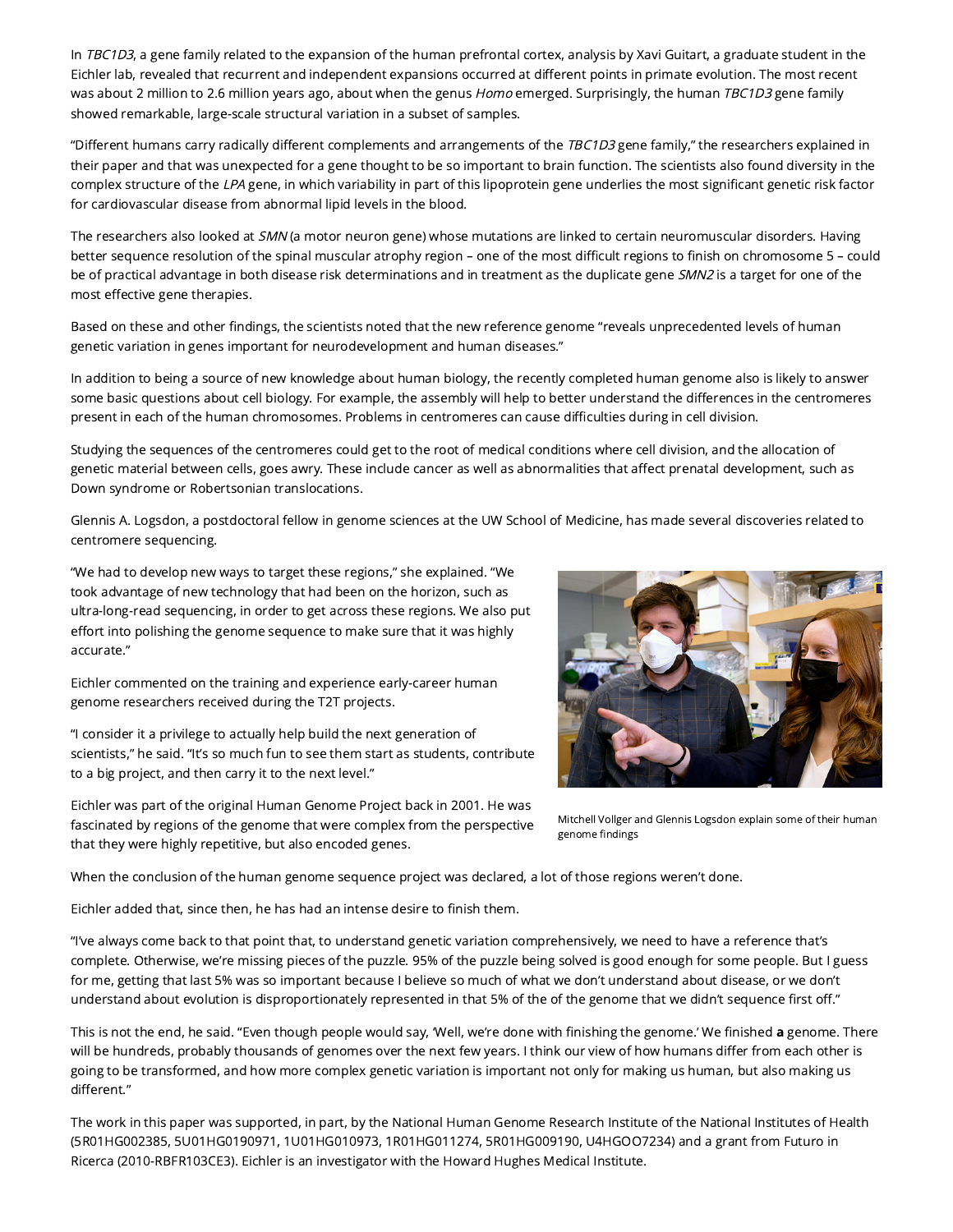#### National Institutes of Health news release:

National Human Genome Research Institute news [announcement](https://www.genome.gov/about-genomics/telomere-to-telomere)

#### Research papers in Science:

- The complete [sequence](https://www-science-org.offcampus.lib.washington.edu/doi/10.1126/science.abj6987) of a human genome
- Segmental [duplications](http://ttps//www-science-org.offcampus.lib.washington.edu/doi/10.1126/science.abj6965) and their variation in a complete human genome
- Complete genomic and epigenetic maps of human [centromeres](https://www-science-org.offcampus.lib.washington.edu/doi/10.1126/science.abj5089)
- [Epigenetic](https://www-science-org.offcampus.lib.washington.edu/doi/10.1126/science.abj5089) patterns in a complete human genome

If you are a reporter and are having trouble opening these links, please contact Megan Phelan at the Science magazine press pack, [mphelan@science.org](mailto:mphelan@science.org)

#### Broadcast-ready media resources:

- [Soundbites](https://drive.google.com/file/d/1xQj-z6mYtzhrxNFcaW8dFO-p0t4ofhL3/view?usp=sharing) with Eichler, Vollger & Logsdon
- [Soundbites](https://drive.google.com/file/d/1BNcXszbRs3s7GXy4RfEtyO6gcAK3dCm5/view?usp=sharing) audio only
- [Soundbite](https://docs.google.com/document/d/1C4LFfS5Q1kbelqxpHk6Rnuqf0Ay5IgBw/edit?usp=sharing&ouid=102458169604367614841&rtpof=true&sd=true) log

| Category: | Research                                                                                                    |
|-----------|-------------------------------------------------------------------------------------------------------------|
| Tags:     | ( Telomere-2-Telomere ) ( human evolution ) ( human diversity ) ( neurological development<br>human genome) |
|           | brain development)<br>$'$ primate evolution<br>genomic medicine)<br>centromeres                             |

###

For details about UW Medicine, please visit [http://uwmedicine.org/about.](http://uwmedicine.org/about)

#### DOWNLOADABLE RESOURCES:

#### 03/31/2022

Historic first: Complete human genome [sequenced](https://newsroom.uw.edu/resource/historic-first-complete-human-genome-sequenced)

#### LATEST NEWS

#### 05/11/2022

Gene that shapes [mutation](https://newsroom.uw.edu/news/gene-shapes-mutation-rate-variation-found-mice) rate variation found in mice

#### 05/10/2022

Ethicist: [Crisis-care](https://newsroom.uw.edu/news/ethicist-crisis-care-protocols-should-ignore-patients-age) protocols should ignore patients' age

#### 05/05/2022

New [program](https://newsroom.uw.edu/news/new-program-works-save-tiniest-patients) works to save the tiniest patients